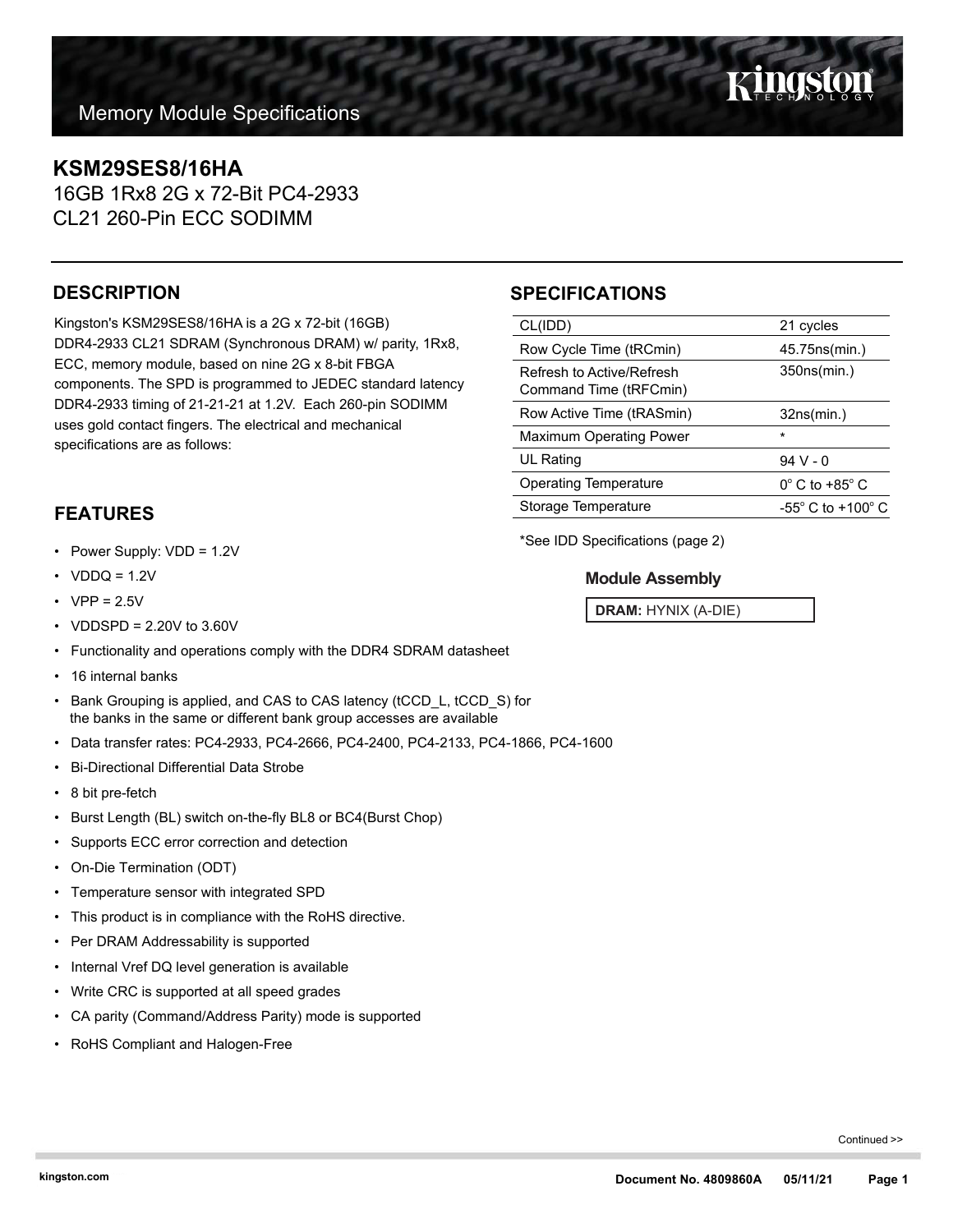# **IDD Specifications**

| <b>IDD</b>        |      |      |  |  |
|-------------------|------|------|--|--|
| <b>Symbol</b>     | 2933 | unit |  |  |
| IDD <sub>0</sub>  | 414  | mA   |  |  |
| IDD0A             | 414  | mA   |  |  |
| IDD1              | 480  | mA   |  |  |
| IDD1A             | 511  | mA   |  |  |
| IDD <sub>2N</sub> | 333  | mA   |  |  |
| IDD2NA            | 333  | mA   |  |  |
| IDD2NT            | 380  | mA   |  |  |
| IDD2NL            | 229  | mA   |  |  |
| IDD2NG            | 327  | mA   |  |  |
| IDD2ND            | 319  | mA   |  |  |
| IDD2NP            | 343  | mA   |  |  |
| IDD <sub>2P</sub> | 222  | mA   |  |  |
| IDD <sub>20</sub> | 304  | mA   |  |  |
| IDD3N             | 498  | mA   |  |  |
| <b>IDD3NA</b>     | 498  | mA   |  |  |
| IDD3P             | 399  | mA   |  |  |
| IDD4R             | 1279 | mA   |  |  |
| IDD4RA            | 1285 | mA   |  |  |
| IDD4RB            | 1290 | mA   |  |  |
| IDD4W             | 1084 | mA   |  |  |
| IDD4WA            | 1128 | mA   |  |  |
| IDD4WB            | 1024 | mA   |  |  |
| IDD4WC            | 1077 | mA   |  |  |
| IDD4WP            | 1336 | mA   |  |  |
| IDD5B             | 3544 | mA   |  |  |
| IDD5F2            | 2491 | mA   |  |  |
| IDD5F4            | 2088 | mA   |  |  |
| IDD6N             | 296  | mA   |  |  |
| IDD6E             | 445  | mA   |  |  |
| IDD6R             | 168  | mA   |  |  |
| IDD6A             | 445  | mA   |  |  |
| IDD7              | 1273 | mA   |  |  |
| IDD8              | 126  | mA   |  |  |

| <b>IDD</b>         |      | unit | <b>IPP</b> |                  | unit |    |
|--------------------|------|------|------------|------------------|------|----|
| <b>Symbol</b>      | 2933 |      |            | <b>Symbol</b>    | 2933 |    |
| IDD <sub>0</sub>   | 414  | mA   |            | IPP <sub>0</sub> | 19   | mA |
| IDD0A              | 414  | mA   |            | IPP1             | 19   | mA |
| IDD1               | 480  | mA   |            | IPP2N            | 12   | mA |
| IDD1A              | 511  | mA   |            | IPP2P            | 12   | mA |
| IDD <sub>2N</sub>  | 333  | mA   |            | IPP3N            | 18   | mA |
| IDD2NA             | 333  | mA   |            | IPP3P            | 18   | mA |
| IDD2NT             | 380  | mA   |            | IPP4R            | 18   | mA |
| IDD2NL             | 229  | mA   |            | IPP4W            | 18   | mA |
| IDD2NG             | 327  | mA   |            | IPP5B            | 592  | mA |
| IDD2ND             | 319  | mA   |            | IPP5F2           | 391  | mA |
| IDD2NP             | 343  | mA   |            | IPP5F4           | 323  | mA |
| IDD <sub>2</sub> P | 222  | mA   |            | IPP6N            | 38   | mA |
| IDD <sub>2Q</sub>  | 304  | mA   |            | IPP6E            | 65   | mA |
| IDD3N              | 498  | mA   |            | IPP6R            | 20   | mA |
| IDD3NA             | 498  | mA   |            | IPP6A            | 57   | mA |
| IDD3P              | 399  | mA   |            | IPP7             | 75   | mA |
| IDD4R              | 1279 | mA   |            | IPP8             | 12   | mA |